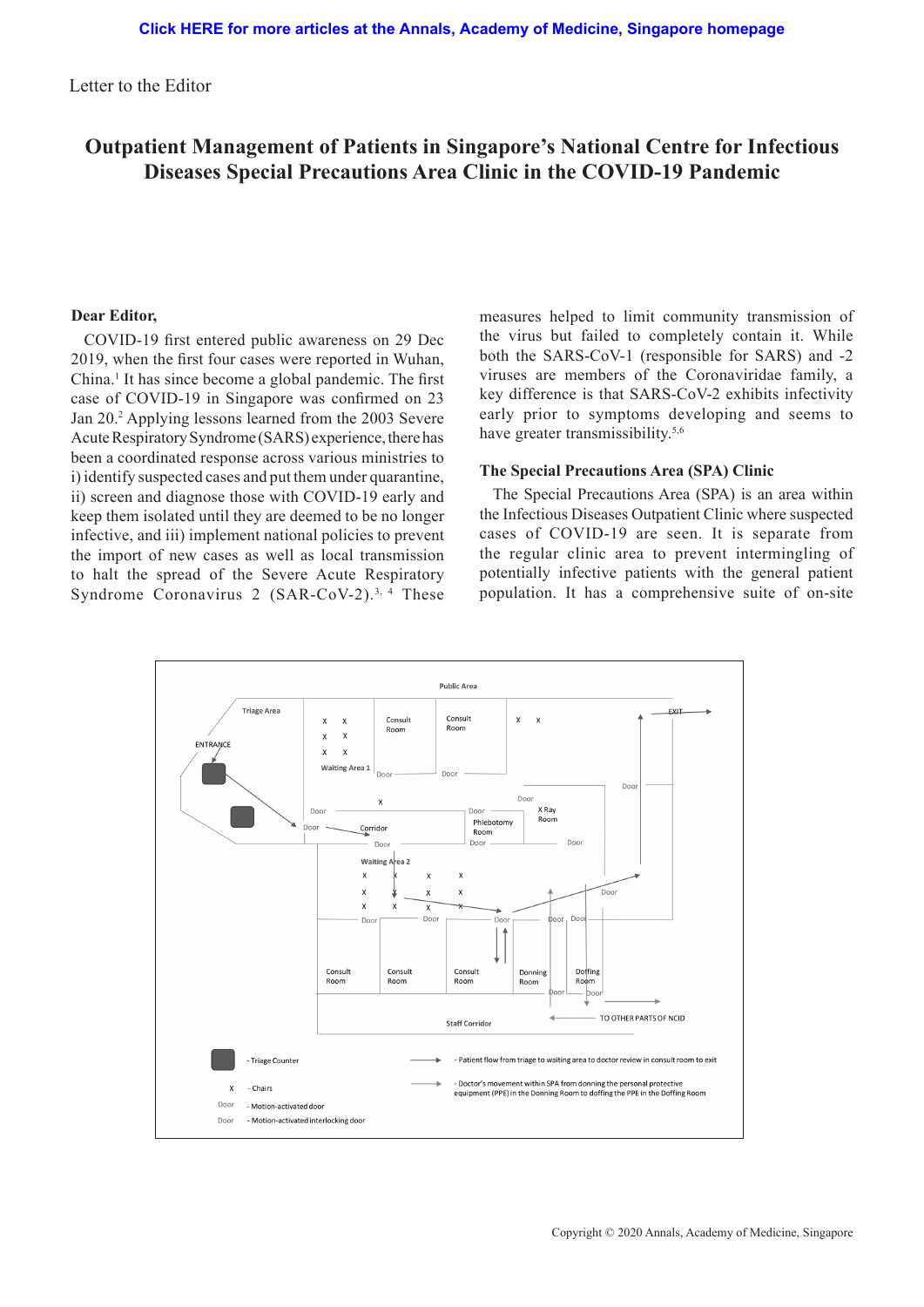capabilities including staff to collect swab specimens, phlebotomy, and X-ray services. Infection control measures are implemented such as the requirement for all healthcare workers to don full personal protective equipment (PPE) before entering the area, negative pressure rooms for donning and doffing, and clear workflows to allow all staff to work safely. This was designed to prevent any potential transmission of COVID-19 to hospital staff working there and other patients who visit the clinic.<sup>7</sup>

In the initial period of the outbreak when the caseload was low, all patients who fulfilled the suspect criteria for COVID-19 infection were admitted into the National Centre for Infectious Diseases (NCID). Patients had to have 2 respiratory samples, collected 24 hours apart, negative for SARS-CoV-2 to be discharged. Patients who required a follow-up review (such as those who were still symptomatic, who were still early in their illness, or those with blood tests or chest radiograph abnormalities) would be seen in the SPA clinic.

As the caseload increased, to better rationalise inpatient resources, the NCID Screening Centre (SC) introduced a swab-and-discharge protocol for low-risk suspect patients (those who were clinically well and without evidence of pneumonia).<sup>8</sup> Large numbers of suspect patients seen at SC daily were swabbed and discharged with a follow-up appointment at the SPA clinic for review of symptoms and consideration of repeat swab or further evaluation if required.

Confirmed COVID-19 patients, who were discharged after 2 respiratory samples 24 hours apart tested negative for SARS-CoV-2, were also given follow up appointments in the SPA clinic for review.

The SPA clinic saw a total of 1562 cases between 28 Jan 2020 and 23 Mar 2020, averaging about 40 cases per day. With the number of COVID-19 cases in Singapore crossing the 1000 mark, the workload in SPA is expected to increase further. Clear workflows are therefore important to maintain efficiency and safety in running the clinic.<sup>9</sup>

# **The Development of the Defaulters Protocol**

One such workflow is the management of defaulters – patients who do not turn up for their appointments. In the context of TB, patients who are lost to follow up (LTFU) are a unique clinical and epidemiological problem and is associated with poorer consequences and can also lead to outbreaks.10,11 While patients who are LTFU has not been well-studied in the context of novel virus outbreaks such as that of COVID-19, there are similar concerns that

potentially infectious individuals can lead to outbreaks in the community if they are not diagnosed early.

These concerns have to be balanced against overloading the healthcare systems, as some do not show up because their symptoms have resolved while others may still exhibit mild symptoms and feel that they do not require follow-up. Given the large number of patients screened for COVID-19 in Singapore, there was a need to manage scarce outpatient slots for those who need them most. The average defaulter rates in the SPA clinic can go up to as high as 67%. To this end, a telemedicine protocol (Figure 1) was implemented to manage these patients. The protocol was designed with three guiding principles in mind: (1) Accurate risk stratification, (2) Proper siting of care, (3) Establishment of a safety net to ensure that all patients who require an evaluation are seen.

#### **Accurate Risk Stratification**

The most important principle in the management of defaulters is to assess the likelihood of COVID-19 infection, as well as the risk of onward transmission. Confirmed cases are deemed to pose the highest risk since transmission dynamics are uncertain and following up with these patients is critical to better understand the risk of onward transmission. For those who are not confirmed cases, high-risk features include a patient who (1) had been discharged from the wards, (2) had travelled to areas of heightened vigilance as defined by Ministry of Health, Singapore, (3) had contact with a confirmed COVID-19 case, (4) had contact with a local cluster of COVID-19 cases.<sup>12</sup>

# **Proper Siting of Care**

After risk assessment, proper siting of care is possible (Figure 2). Patients who are high risk and whose symptoms are not improving will be prioritised for rescheduling of their clinic appointments (GX and G2). Those who are low-risk whose symptoms are not improving are also required to return (G3), but should they prefer not to, they will be directed to Public Health Preparedness Clinics (PHPCs) for review to focus hospital resources on the higher-risk patients.<sup>13</sup>

Patients who are uncontactable despite the best efforts by the Medical Officer (MO) or the Patient Service Associate (PSA) pose a significant challenge. Nevertheless, risk stratification will allow us to confidently manage these patients. Should a patient be deemed to be high risk but are uncontactable, further escalation up the chain of command will be necessary (G4). This has however not occurred thus far in the SPA clinic. Those who are low risk will be discharged (G5).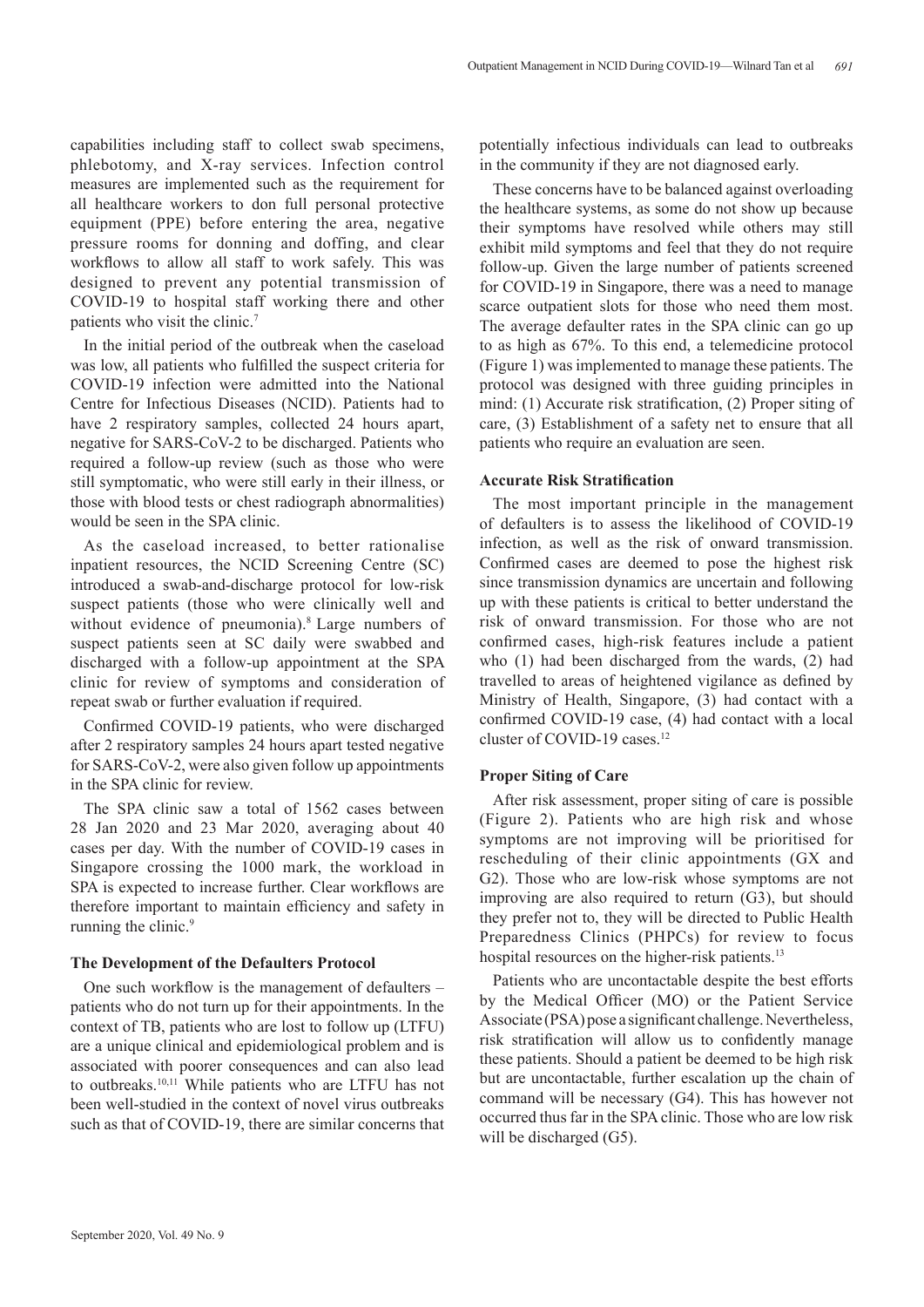

# **Establishing Safety Nets**

Despite the above, there may be people who slip through the cracks. Recent research has shown that infectious COVID-19 patients may be asymptomatic or may have mild symptoms.14 Additionally, testing negative for COVID-19 may lull patients into a sense of security; they may still get the disease should they be exposed subsequently. As such, clear discharge advice was reiterated to patients who had resolving symptoms (G1) to return to the Screening Centre or PHPCs should they develop new symptoms. They are also encouraged to practice social distancing and good personal hygiene. With PHPCs located across the country, they serve as another important safety net to ensure that those with changes in their clinical condition can get quick access to care.

### **Conclusion**

The SPA Clinic serves an important role in screening and evaluating large numbers of suspects in an outpatient setting, and allows us to save inpatient resources for those who need it most. In our bid to contain COVID-19 it is crucial to ensure that patients do not get lost to follow up. The principles used in the design of the telemedicine

protocol could be helpful in situations where healthcare resources are taxed and the rationing of resources for severe cases is required.

#### **REFERENCES**

- 1. Zhu N, Zhang D, Wang W, et al. A novel coronavirus from patients with pneumonia in China, 2019. N Engl J Med 2020;382:727–733.
- 2. Abdullah X, Salamat H. Singapore confirms first case of Wuhan virus [Internet]. Channel News Asia. 2020 [cited 2020Apr2]. Available from: https://www.channelnewsasia.com/news/singapore/wuhan-viruspneumonia-singapore-confirms-first-case-12312860.
- 3. Tan CC. SARS in Singapore Key lessons from an epidemic. Ann Acad Med Singap 2006;35:345–349.
- 4. Wong JEL, Leo YS, Tan CC. COVID-19 in Singapore—Current Experience Critical Global Issues That Require Attention and Action. JAMA 2020;323:1243–1244.
- 5. Li C, Ji F, Wang L, Wang L, Hao J, Dai M, et al. Asymptomatic and human-to-human transmission of SARS-CoV-2 in a 2-family cluster, Xuzhou, China. Emerg Infect Dis 2020; 26:1626–1628.
- 6. Wilder-Smith A, Chiew CJ, Lee VJ. Can we contain the COVID-19 outbreak with the same measures as for SARS? Lancet Infect Dis 2020;20:e102–e107.
- 7. Low JGH, Wilder-Smith A. Infectious respiratory illnesses and their impact on healthcare workers: a review. Ann Acad Med Singap 2005;34:105–10.